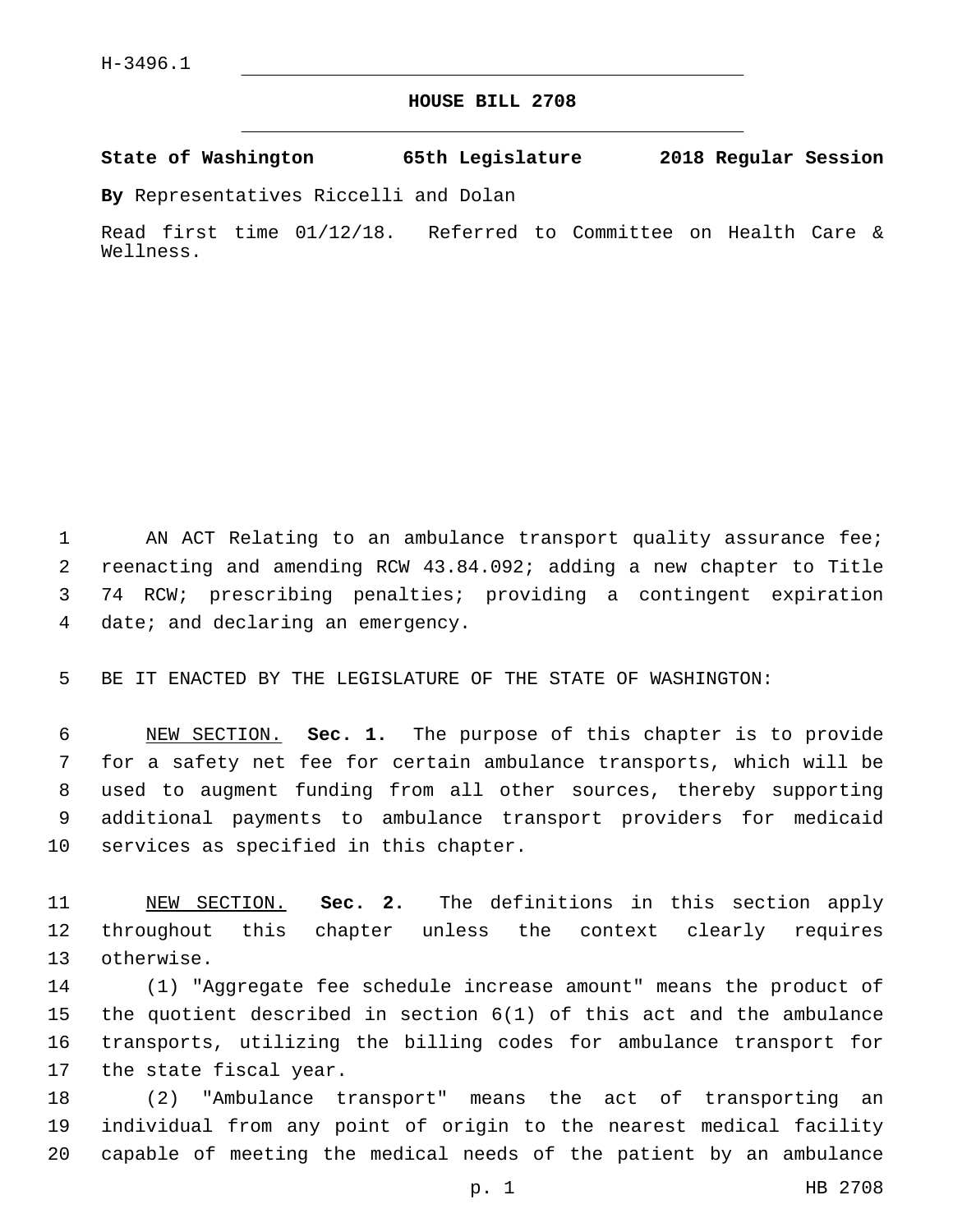licensed, operated, and equipped in accordance with applicable state or local statutes, ordinances, or regulations that are billed with the federal centers for medicare and medicaid services health care common procedure coding system (HCPCS) billing codes A0429 BLS Emergency, A0428 BLS Non-Emergency, A0427 ALS Emergency, A0426 ALS Non-Emergency, A0425 Mileage, and A0433 ALS2, A0434 Specialty Care and any equivalent, predecessor, or successor billing codes as may be determined by the authority. "Ambulance transports" does not include transportation of beneficiaries by passenger car, taxicabs, litter vans, wheelchair vans, or other forms of public or private conveyances, nor does it include transportation by an air ambulance provider. An "ambulance transport" does not occur when, following evaluation of a patient, a transport is not provided.

 (3) "Ambulance transport provider" means any state licensed 15 provider of ambulance transports.

 (4) "Ambulance transport provider subject to the fee" means all ambulance transport providers that bill and receive patient care revenue from the provision of ambulance transports, except ambulance transport providers that are exempt pursuant to section 9(3) of this 20 act.

 (5) "Annual quality assurance fee rate" means the quality assurance fee assessed on each ambulance transport during each 23 applicable state fiscal year.

(6) "Authority" means the Washington state health care authority.

(7) "Available fee amount" means the sum of the following:

 (a) The amount deposited in the ambulance transport fund established under section 5 of this act during the applicable state fiscal year, less the amounts described in section 5(3) (a) and (b) 29 of this act; and

 (b) Any federal financial participation obtained as a result of the deposit of the amount described in section 4 of this act, for the 32 applicable state fiscal year.

 (8) "Effective state medical assistance percentage" means a ratio of the aggregate expenditures from state-only sources for the medicaid program divided by the aggregate expenditures from state and federal sources for the medicaid program for a state fiscal year.

 (9) "Gross receipts" means gross payments received as patient care revenue for ambulance transports, determined on a cash basis of accounting. "Gross receipts" includes all payments received as patient care revenue for ambulance transports, including payments for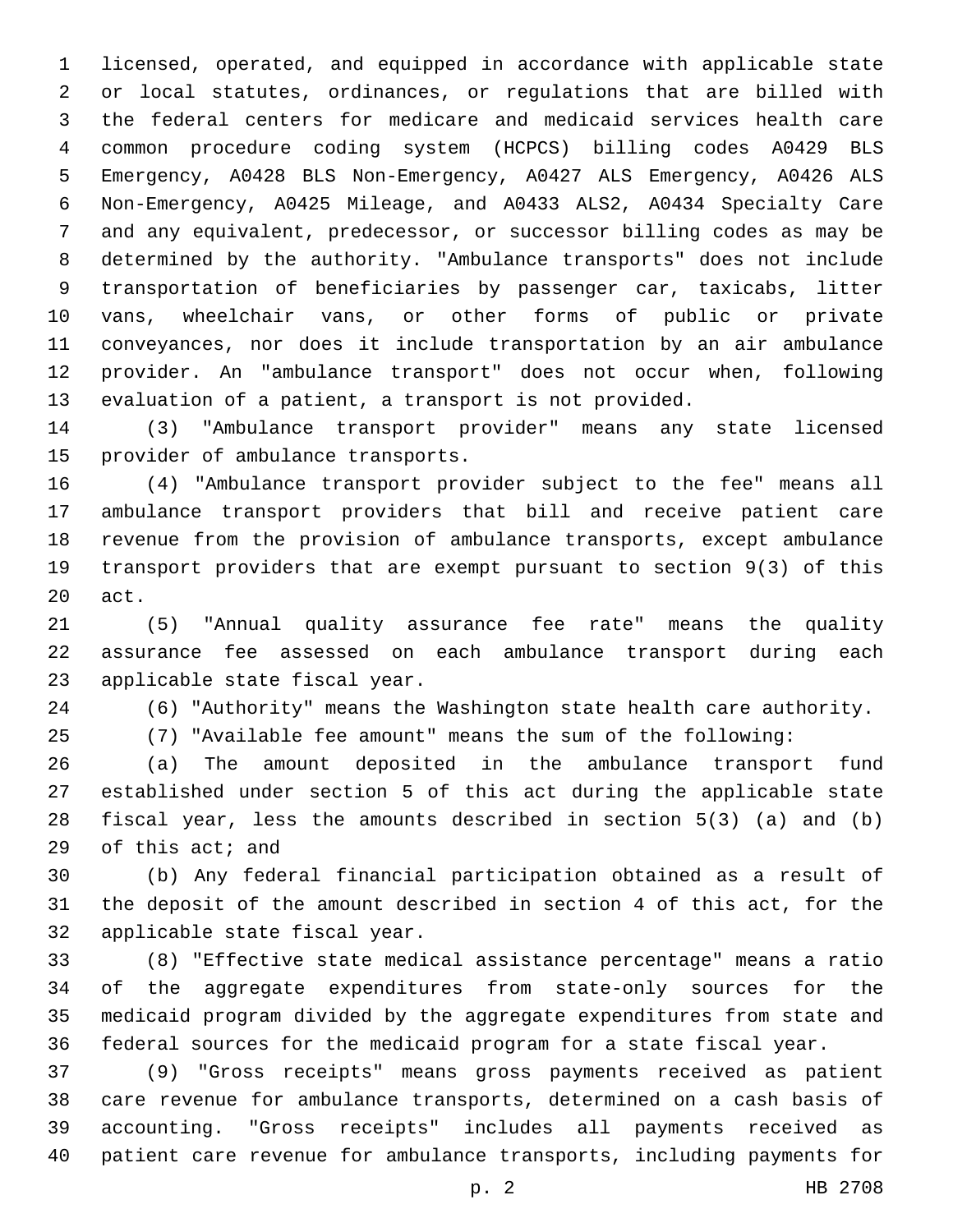the federal centers for medicare and medicaid services health care common procedure coding system (HCPCS) billing codes A0429 BLS Emergency, A0428 BLS Non-Emergency, A0427 ALS Emergency, A0426 ALS Non-Emergency, A0425 Mileage, and A0433 ALS2, A0434 Specialty Care and any equivalent, predecessor, or successor billing codes as may be determined by the authority, and any other ancillary billing codes associated with ambulance transport as may be determined by the authority. "Gross receipts" does not include supplemental amounts 9 received pursuant to RCW 41.05.730.

 (10) "Managed care organization" means an organization having a certificate of authority or certificate of registration from the office of the insurance commissioner that contracts with the authority under a comprehensive risk contract to provide prepaid health care services to eligible clients under the authority's medicaid managed care programs, including the healthy options 16 program.

 (11) "Medicaid" means the medical assistance program as established in Title XIX of the social security act and as administered in the state of Washington by the authority.

 NEW SECTION. **Sec. 3.** (1)(a) The authority shall establish the manner and format for ambulance transport providers to report the data required pursuant to this section.

 (b) The authority may establish an internet web site for the 24 submission of reports required by this section.

 (c) The authority may require a certification by each ambulance transport provider under penalty of perjury of the truth of the reports required under this section. Upon written notice to an ambulance transport provider, the authority may impose a civil penalty of one hundred dollars per day against an ambulance transport provider for every day that an ambulance transport provider fails to make a report required by this section within five days of the date upon which the report was due. Any funds resulting from a penalty imposed pursuant to this subsection shall be deposited in the ambulance transport fund established in section 5 of this act.

 (2) Each ambulance transport provider shall report to the authority data on the number of actual ambulance transports by payer 37 type, as follows: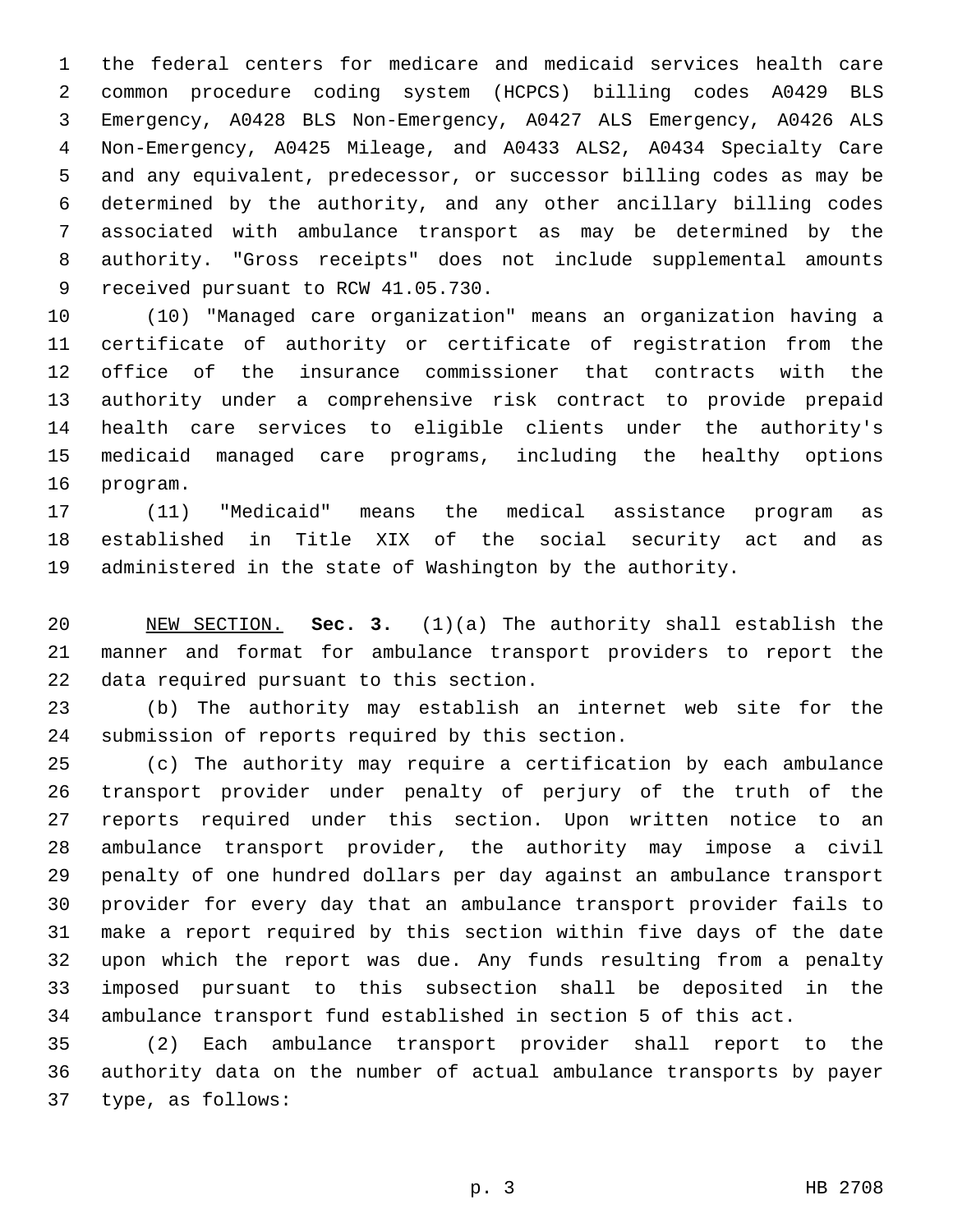(a) For each quarter beginning on July 1, 2018, through the quarter beginning on July 1, 2020, inclusive, the data shall be 3 submitted on or before October 15, 2020.

 (b) For the quarter beginning on October 1, 2018, and continuing each quarter thereafter, the data shall be submitted on or before the forty-fifth day after the last day of the applicable quarter.

 (3) Each ambulance transport provider shall report to the authority data on the gross receipts received from the provision of ambulance transports per state fiscal year, as follows:

 (a) For the state fiscal years beginning on July 1, 2018, and July 1, 2019, the data shall be submitted on or before October 15, 12 2020.

 (b) For each state fiscal year beginning on July 1, 2020, and continuing each state fiscal year thereafter, the data shall be submitted on or before the forty-fifth day after the last day of the 16 applicable state fiscal year.

 NEW SECTION. **Sec. 4.** (1) Commencing with the state fiscal quarter beginning on July 1, 2020, and continuing each state fiscal quarter thereafter there shall be imposed a quality assurance fee for each ambulance transport provided by each ambulance transport provider subject to the fee in accordance with this section.

 (2)(a) On or before June 15, 2020, and continuing each June 15th thereafter, the authority shall calculate the annual quality assurance fee rate applicable to the following state fiscal year based on the most recently collected data from ambulance transport providers pursuant to section 3 of this act. The authority may correct any identified material or significant errors in the data collected from ambulance transport providers pursuant to section 3 of this act for the purposes of calculating the annual quality assurance 30 fee rate.

 (i) For the state fiscal year beginning on July 1, 2020, the annual quality assurance fee rate shall be calculated by multiplying the projected total annual gross receipts for all ambulance transport providers subject to the fee by 5.1 percent, which resulting product shall be divided by the projected total annual ambulance transports by all ambulance transport providers subject to the fee for the state 37 fiscal year.

 (ii) For state fiscal years beginning July 1, 2021, and continuing each state fiscal year thereafter, the annual quality

p. 4 HB 2708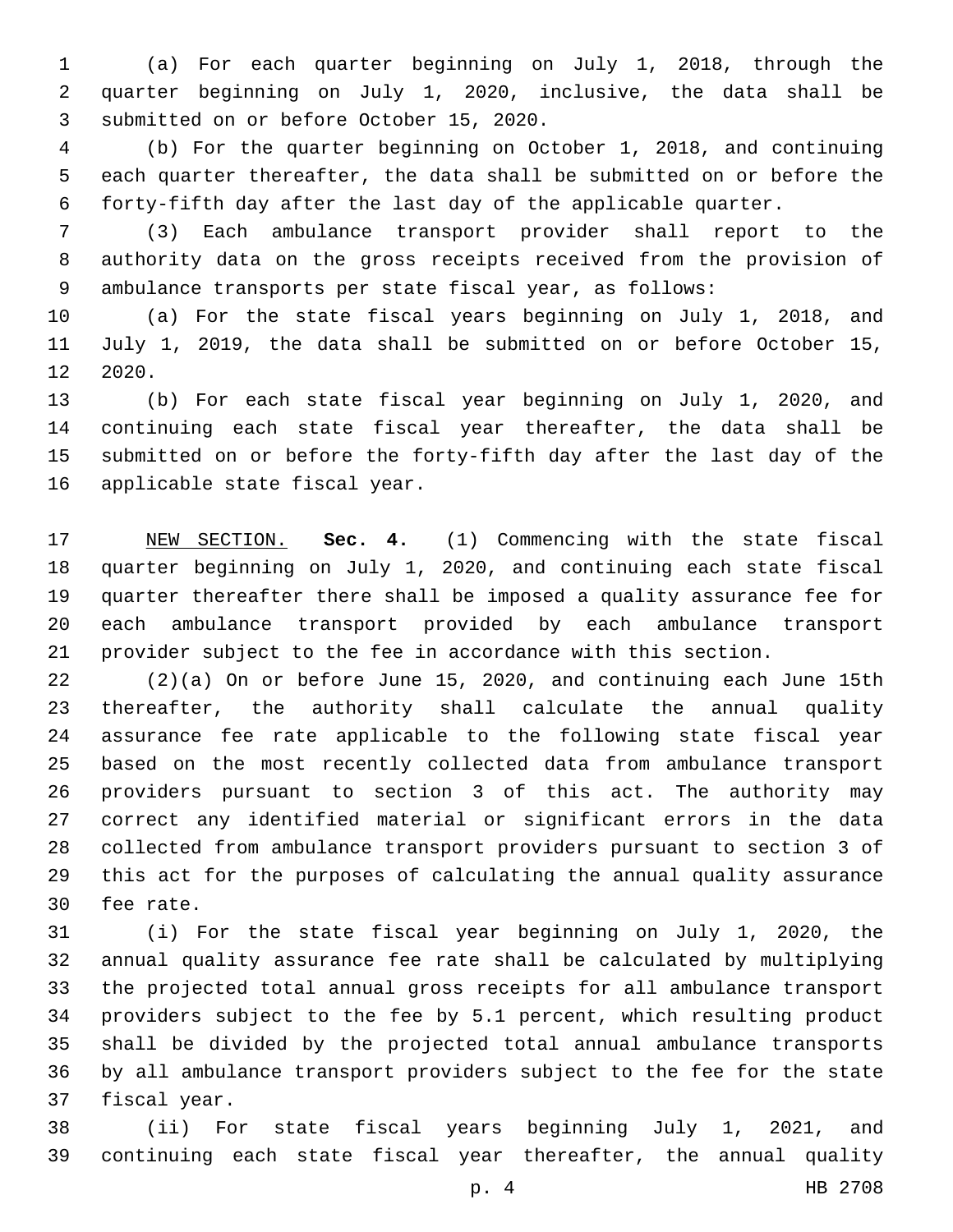assurance fee rate shall be calculated by a ratio, the numerator of which shall be the sum of (A) the product of the projected aggregate fee schedule amount and the effective state medical assistance percentage and (B) the amount described in section 5(3)(a) of this act for the state fiscal year, and the denominator of which shall be ninety percent of the projected total annual ambulance transports by all ambulance transport providers subject to the fee for the state 8 fiscal year.

 (b) On or before June 15, 2020, and continuing each June 15th thereafter for which this article is implemented, the authority shall publish the annual quality assurance fee rate on its internet web 12 site.

 (c) In no case shall the fees calculated pursuant to this subsection (2)(c) and collected pursuant to this chapter exceed the amounts allowable under federal law. If, on or before June 15th of each year, the authority makes a determination that the fees collected pursuant to this subsection exceed the amounts allowable under federal law, the authority may reduce the add-on increase to the fee-for-service payment schedule described in section 6 of this act only to the extent necessary to reflect the amount of fees allowable under federal law in an applicable state fiscal year.

 (d) If, during a state fiscal year, the actual or projected available fee amount exceeds or is less than the actual or projected aggregate fee schedule amount by more than one percent, the authority shall adjust the annual quality assurance fee rate so that the available fee amount for the state fiscal year will approximately equal the aggregate fee schedule amount for the state fiscal year. The available fee amount for a state fiscal year shall be considered to equal the aggregate fee schedule amount for the state fiscal year if the difference between the available fee amount for the state fiscal year and the aggregate fee schedule amount for the state fiscal year constitutes less than one percent of the aggregate fee 33 schedule amount for the state fiscal year.

 (3)(a) Each ambulance transport provider subject to the fee shall remit to the authority an amount equal to the annual quality assurance fee rate for the 2020–2021 state fiscal year multiplied by the number of transports reported or that should have been reported by the ambulance transport provider pursuant to section 3(2) of this act in the quarter beginning on April 1, 2020, based on a schedule established by the authority. The schedule established by the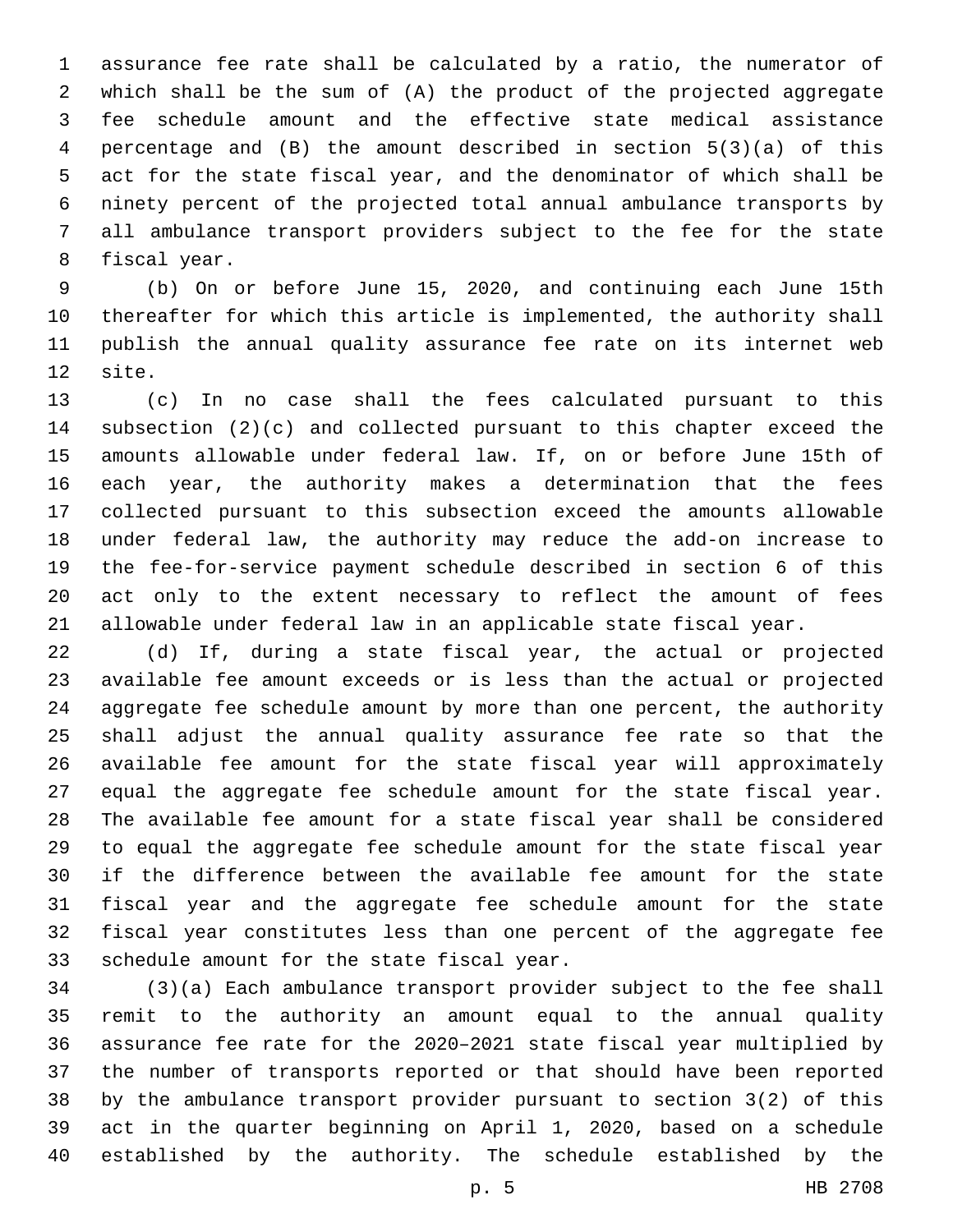authority for the fee payment described in this subsection shall require remittance of the fee payment according to the following 3 quidelines:

 (i) The authority shall require an ambulance transport provider that rendered thirty-five thousand or more medicaid fee-for-service ambulance transports during the 2019–2020 state fiscal year to remit the fee payment described in this subsection on or after July 1, 2020.8

 (ii) The authority shall require an ambulance transport provider that rendered fewer than thirty-five thousand medicaid fee-for- service ambulance transports during the 2019–2020 state fiscal year to remit fifty percent or less of the fee payment described in this 13 subsection on or after August 1, 2020.

 (iii) The authority shall require an ambulance transport provider that rendered fewer than thirty-five thousand medicaid fee-for- service ambulance transports during the 2019–2020 state fiscal year to remit any remaining fee payment amount described in this 18 subsection on or after August 15, 2020.

 (b) Commencing with the state fiscal quarter beginning on October 1, 2018, and continuing each state fiscal quarter thereafter, on or before the first day of each state fiscal quarter, each ambulance transport provider subject to the fee shall remit to the authority an amount equal to the annual quality assurance fee rate for the applicable state fiscal year multiplied by the number of transports reported or that should have been reported by the ambulance transport provider pursuant to section 3(2) of this act in the immediately 27 preceding quarter.

 (4)(a) Interest shall be assessed on quality assurance fees not paid on the date due at the greater of ten percent per annum or the rate at which the authority assesses interest on medicaid program overpayments pursuant to WAC 182-502-0130. Interest shall begin to accrue the day after the date the payment was due and shall be deposited in the ambulance transport fund established in section 5 of 34 this act.

 (b) In the event that any fee payment is more than sixty days overdue, the authority may deduct the unpaid fee and interest owed from any medicaid reimbursement payments owed to the ambulance transport provider until the full amount of the fee, interest, and any penalties assessed under this chapter are recovered. Any deduction made pursuant to this subsection shall be made only after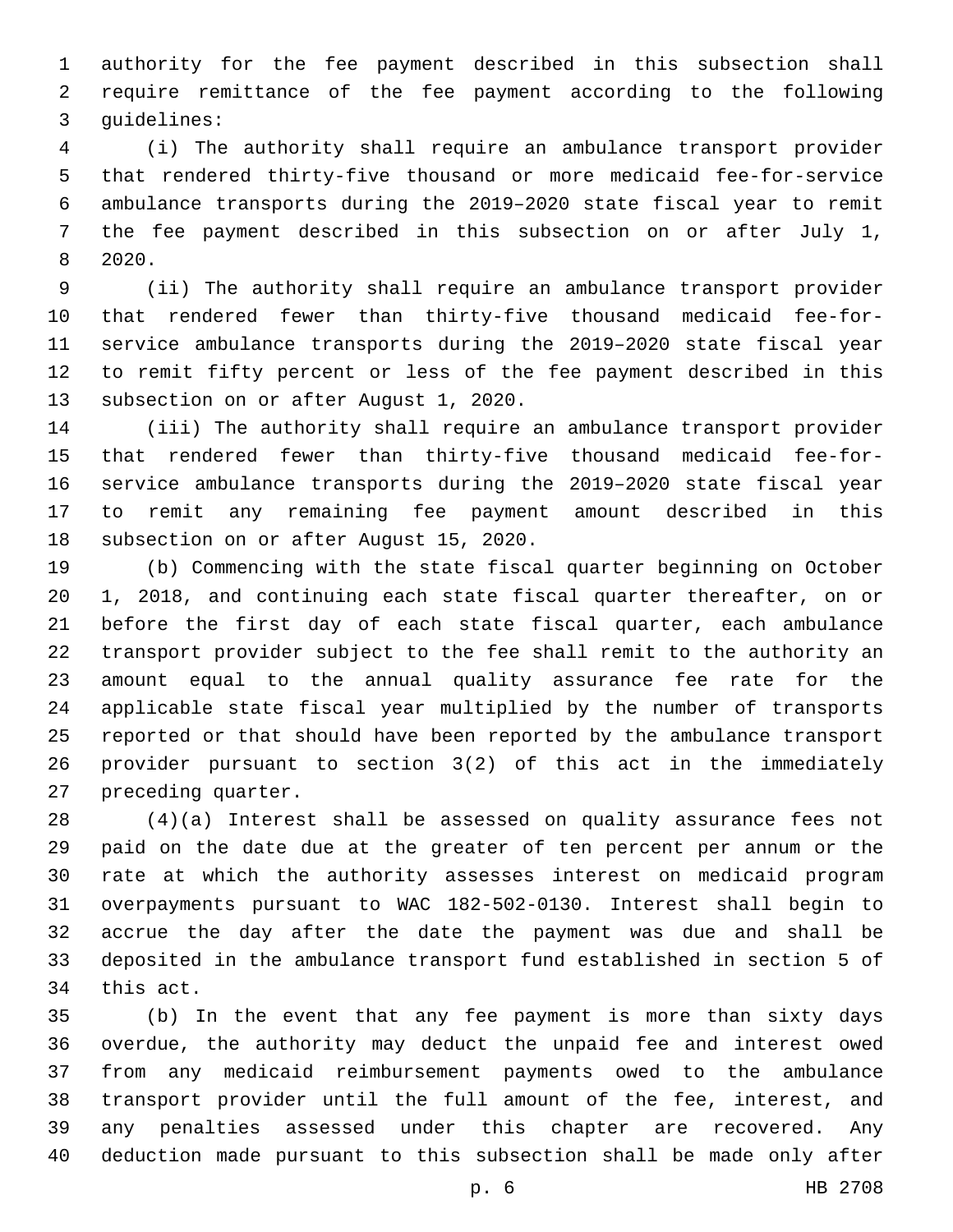the authority gives the ambulance transport provider written notification. Any deduction made pursuant to this subsection may be deducted over a period of time that takes into account the financial 4 condition of the ambulance transport provider.

 (c) In the event that any fee payment is more than sixty days overdue, a penalty equal to the interest charge described in (a) of this subsection shall be assessed and due for each month for which the payment is not received after sixty days. Any funds resulting from a penalty imposed pursuant to this subsection shall be deposited into the ambulance transport fund established in section 5 of this 11 act.

 (d) The authority may waive a portion or all of either the interest or penalties, or both, assessed under this chapter in the event the authority determines, in its sole discretion, that the ambulance transport provider has demonstrated that imposition of the full amount of the quality assurance fee pursuant to the timelines applicable under this chapter has a high likelihood of creating an undue financial hardship for the provider. Waiver of some or all of the interest or penalties pursuant to this subsection shall be conditioned on the ambulance transport provider's agreement to make fee payments on an alternative schedule developed by the authority.

 (5) The authority shall accept an ambulance transport provider's payment even if the payment is submitted in a rate year subsequent to 24 the rate year in which the fee was assessed.

 (6) In the event of a merger, acquisition, or similar transaction involving an ambulance transport provider that has outstanding quality assurance fee payment obligations pursuant to this chapter, including any interest and penalty amounts owed, the resultant or successor ambulance transport provider shall be responsible for paying to the authority the full amount of outstanding quality assurance fee payments, including any applicable interest and penalties, attributable to the ambulance transport provider for which it was assessed, upon the effective date of such transaction. An entity considering a merger, acquisition, or similar transaction involving an ambulance transport provider may submit a request to the authority to ascertain the outstanding quality assurance fee payment obligations of the ambulance transport provider pursuant to this chapter as of the date of the authority's response to that request.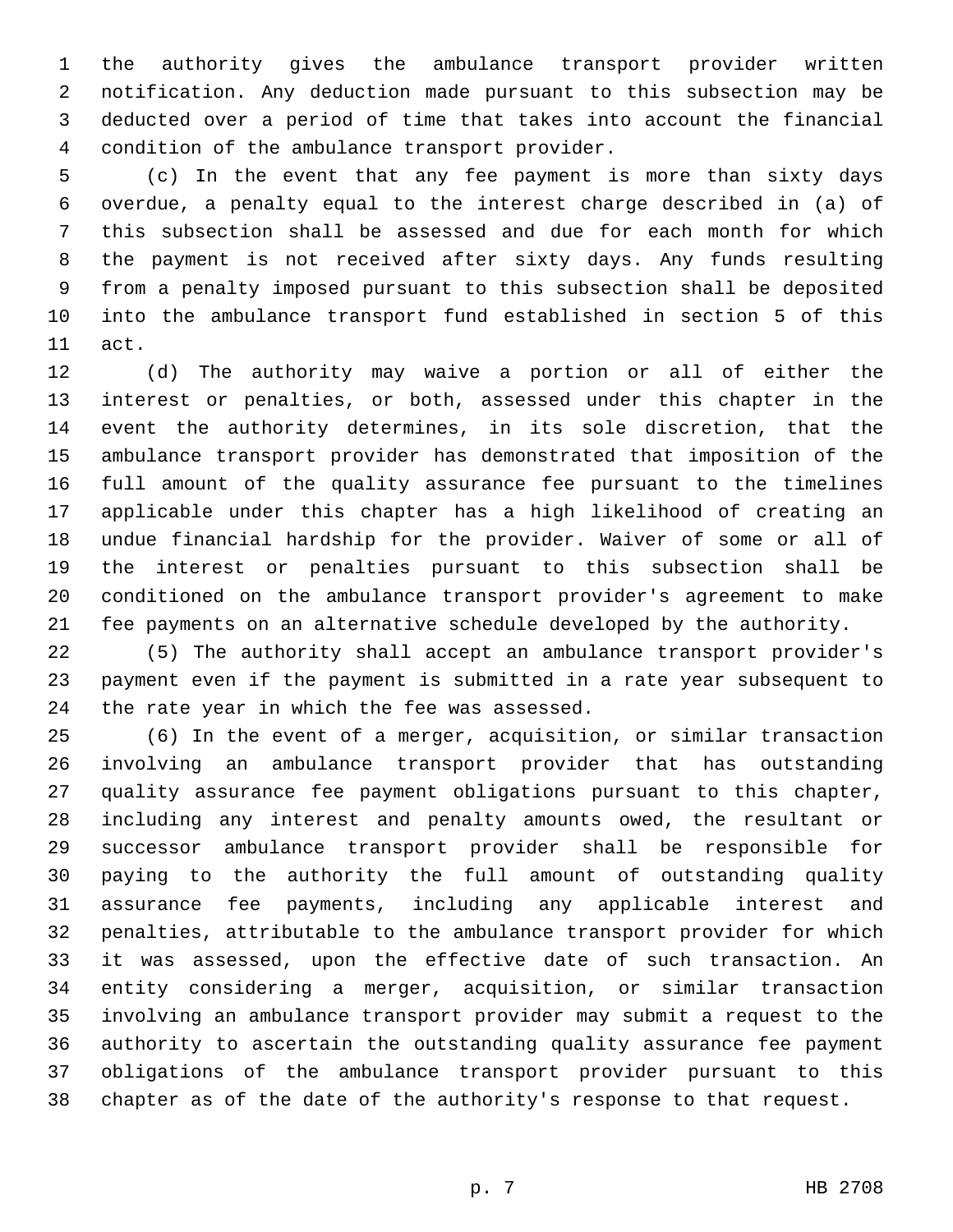NEW SECTION. **Sec. 5.** (1) A dedicated fund is hereby established within the state treasury to be known as the ambulance transport fund. The purpose and use of the fund shall be to receive and disburse funds, together with accrued interest, in accordance with this chapter. Moneys in the fund, including interest earned, shall not be used or disbursed for any purposes other than those specified in this chapter. Any amounts expended from the fund that are later recouped by the authority on audit or otherwise shall be returned to the fund. Moneys in the account may be spent only after appropriation.

 (2) The quality assurance fees collected by the authority pursuant to section 4 of this act must be deposited in the ambulance 13 transport fund.

 (3) The moneys in the ambulance transport fund, including any interest and dividends earned on money in the fund, shall be available exclusively to enhance federal financial participation for ambulance services under the medicaid program and to provide additional reimbursement to, and to support quality improvement efforts of, ambulance transport providers, and to pay for the state's administrative costs and to provide funding for health care coverage for Washingtonians, in the following order of priority:

 (a) To pay for the authority's staffing and administrative costs directly attributable to implementing this chapter, not to exceed twenty percent of the annual quality assurance fee collection amount, 25 exclusive of any federal matching funds; and

 (b) To make increased payments to ambulance transport providers 27 pursuant to section 6 of this act.

 NEW SECTION. **Sec. 6.** (1) Commencing July 1, 2020, and for each state fiscal year thereafter, reimbursement to ambulance transport providers for ambulance transports shall be increased by application of an add-on to the associated medicaid fee-for-service payment schedule. The add-on increase to the fee-for-service payment schedule under this section shall be calculated on or before June 15, 2020, and shall remain the same for later state fiscal years, to the extent the authority determines federal financial participation is available and is not otherwise jeopardized. The add-on increase to the fee-for- service payment schedule under this section shall apply only to the billing codes identified in, or any equivalent, predecessor, or successor billing codes as may be determined by the authority

p. 8 HB 2708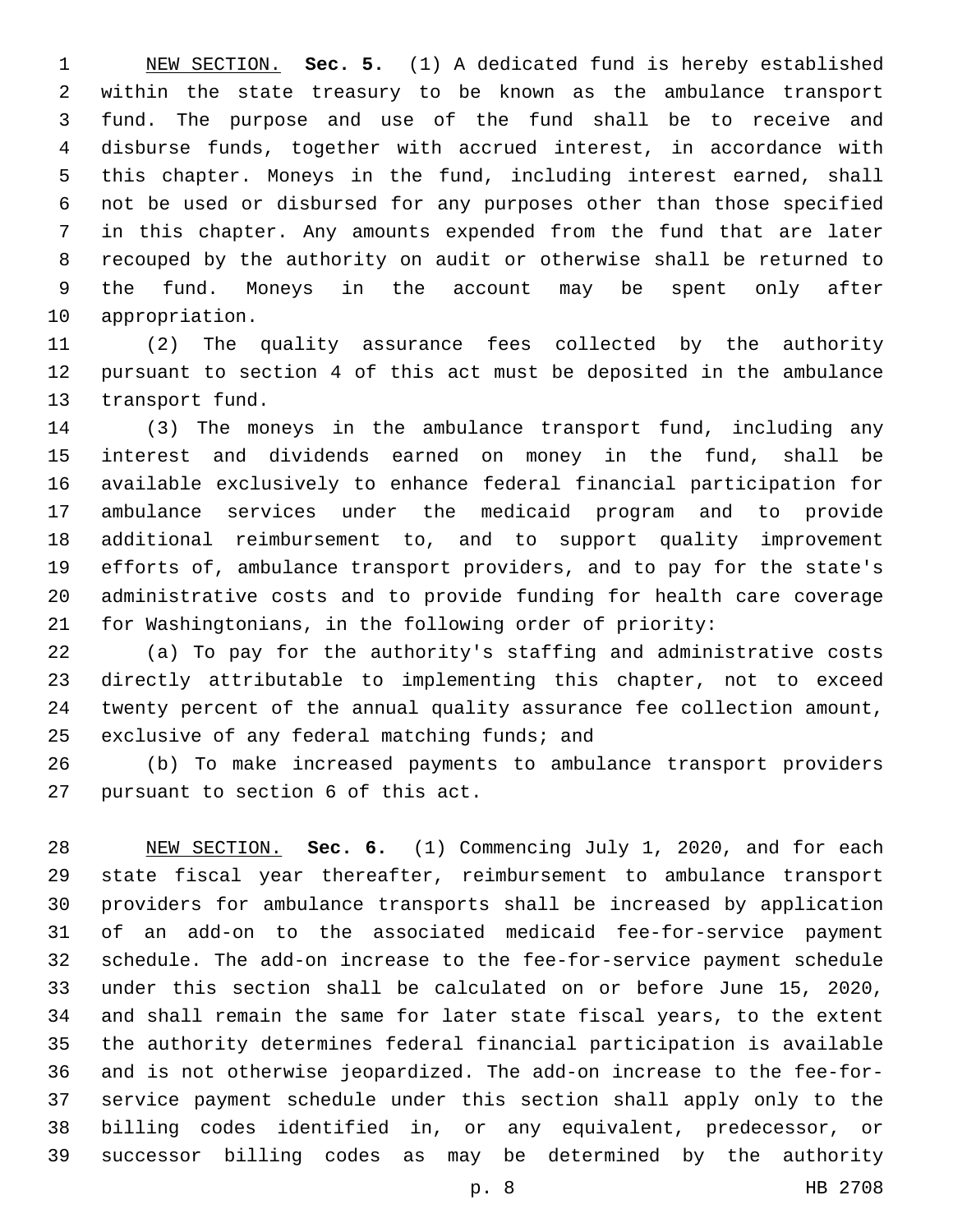pursuant to, section 2(2) of this act. The authority shall calculate the projections required by this subsection based on the data submitted pursuant to section 3 of this act. The fee-for-service add- on shall be equal to the quotient of the available fee amount projected by the authority on or before June 15, 2020, for the 2020– 2021 state fiscal year, divided by the total medicaid ambulance transports, utilizing the billing codes projected by the authority on or before June 15, 2020, for the 2020–2021 state fiscal year. The resulting fee-for-service payment schedule amounts after the application of this section shall be equal to the sum of the medicaid fee-for-service payment schedule amount for the 2017–2018 state 12 fiscal year and the add-on increase.

 (2) The increased payments required by this section shall be 14 funded solely from the following:

 (a) The quality assurance fee set forth in section 4 of this act, along with any interest or other investment income earned on those 17 funds; and

(b) Federal reimbursement and any other related federal funds.

 (3) The proceeds of the quality assurance fee set forth in section 4 of this act, the matching amount provided by the federal government, and any interest earned on those proceeds shall be used to supplement, and not to supplant, existing funding for ambulance transports provided by ambulance transport providers.

 (4) Notwithstanding any provision of this chapter, the authority may seek federal approval to implement any add-on increase to the fee-for-service payment schedule pursuant to this section for any state fiscal year or years, as applicable, on a time-limited basis for a fixed program period, as determined by the authority.

 (5) Notwithstanding any provision of this chapter, the add-on increase to the fee-for-service payment schedule pursuant to this section shall only be required and payable for state fiscal years for which a quality assurance fee payment obligation exists for ambulance 33 transport providers.

 NEW SECTION. **Sec. 7.** If there is a delay in the implementation of this chapter for any reason, including a delay in any required approval of the quality assurance fee and reimbursement methodology specified by the federal centers for medicare and medicaid services, both of the following shall apply: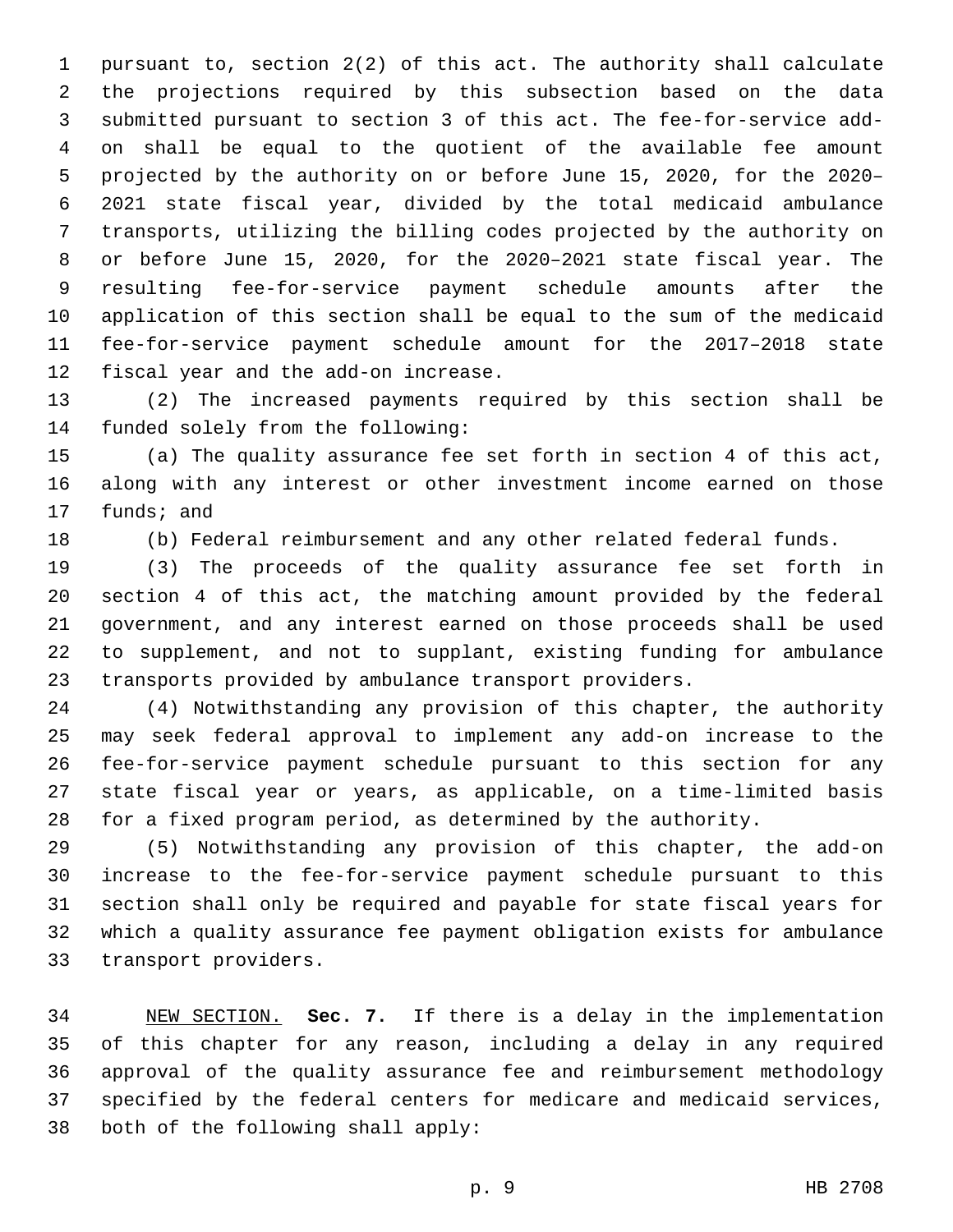(1) An ambulance transport provider subject to the fee may be assessed the amount the provider would be required to pay to the authority if the add-on increase to the fee-for-service payment schedule described in section 4 of this act were already approved, but shall not be required to pay the fee until the add-on increase to the fee-for-service payment schedule described in section 4 of this act is approved. The authority shall establish a schedule for payment of retroactive fees pursuant to this subsection in consultation with ambulance transport providers to minimize the disruption to the cash 10 flow of ambulance transport providers.

 (2) The authority may retroactively implement the add-on increase to the fee-for-service payment schedule pursuant to section 4 of this act to the extent the authority determines that federal financial participation is available and is not otherwise jeopardized.

 NEW SECTION. **Sec. 8.** The authority may adopt rules to implement this chapter.

 NEW SECTION. **Sec. 9.** (1)(a) The authority shall request any approval from the federal centers for medicare and medicaid services it deems necessary for the use of fees pursuant to this chapter and for the purpose of receiving associated federal matching funds.

 (b) In making that request, the authority may seek, as it deems necessary, a request for waiver of the broad-based requirement, waiver of the uniformity requirement, or both, pursuant to 42 C.F.R. Sec. 433.68(e)(1) and (2), or a request for waiver of any other provisions of federal law or regulation necessary to implement this 26 chapter.

 (c) This chapter shall be implemented only to the extent that any necessary federal approvals are obtained and federal financial participation is available and is not otherwise jeopardized.

 (2) The authority may modify or make adjustments to any methodology, fee amount, or other provision specified in this chapter to the extent necessary to meet the requirements of federal law or regulations or to obtain federal approval. If the authority, after consulting with affected ambulance transport providers, determines that a modification is needed, the authority shall execute a declaration stating that this determination has been made and that the actual or projected available fee amount for a state fiscal year remains approximately equal to the actual or projected aggregate fee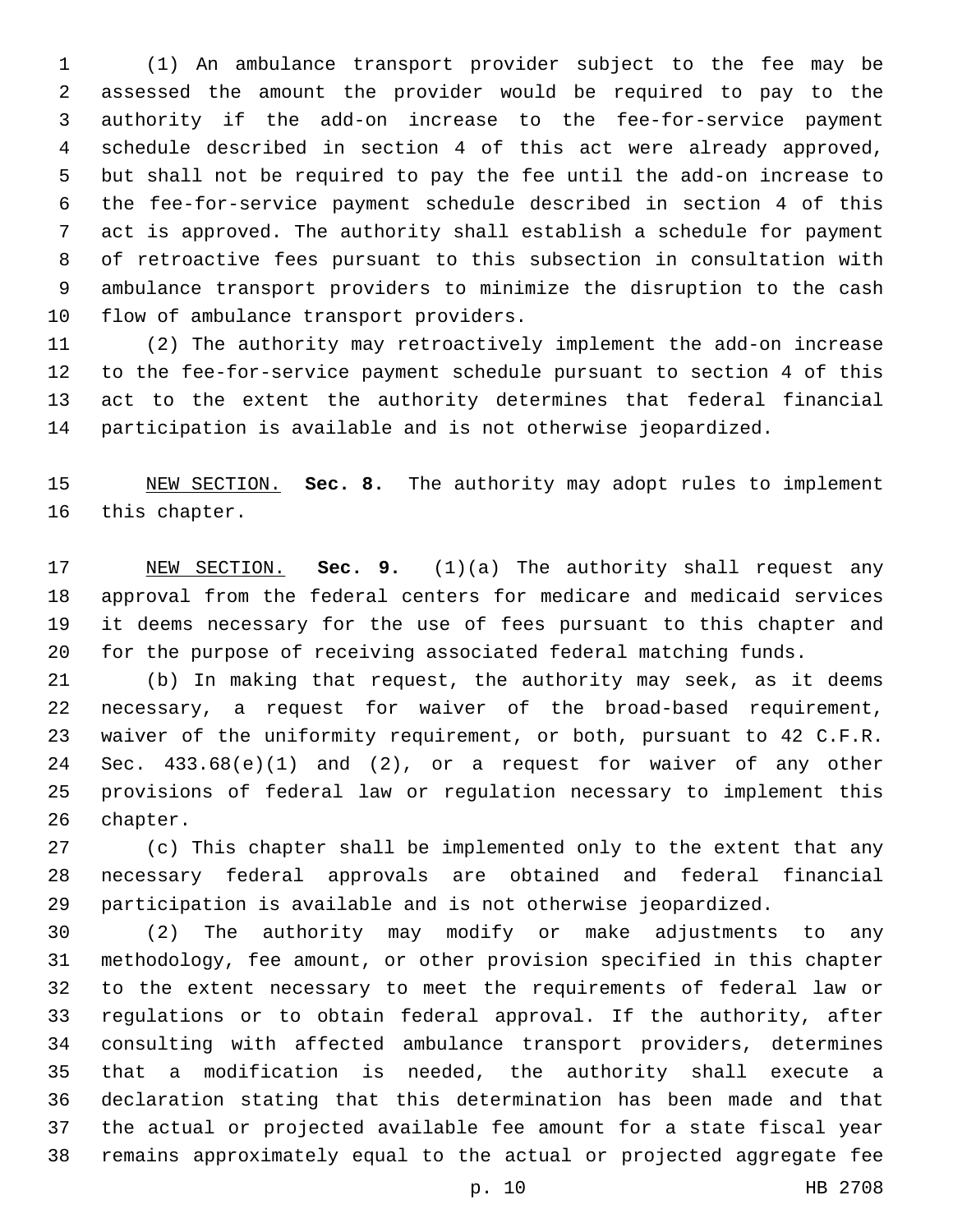schedule amount for each applicable state fiscal year, as defined by section 4(2)(d) of this act. The authority shall retain the declaration and provide a copy, within ten working days of the execution of the declaration, to the appropriate fiscal and policy 5 committees of the legislature.

 (3) The authority may add categories of exempt ambulance transport providers or apply a nonuniform fee per transport to ambulance transport providers that are subject to the fee in order to meet requirements of federal law or regulations. The authority may exempt categories of ambulance transport providers from the fee if 11 necessary to obtain federal approval.

 (4) If, before June 1st preceding the start of an applicable state fiscal year, the authority finds that the implementation of this chapter is likely no longer a benefit to the general fund for the applicable state fiscal year, the authority may decide to not implement this chapter for that state fiscal year. The authority shall notify the appropriate fiscal and policy committees of the legislature, and ambulance transport providers via the authority's internet web site, of its finding pursuant to this subsection.

 NEW SECTION. **Sec. 10.** (1) This chapter shall be implemented by the authority only if, as long as, and to the extent that, all of the following conditions are met:

 (a) The federal centers for medicare and medicaid services does not determine that the quality assurance fee revenues may not be used 25 for the purposes set forth in this chapter.

 (b) The authority obtains any necessary federal approvals for the collection of the quality assurance fee pursuant to this chapter and the add-on increase to the fee-for-service payment schedule described 29 in section 4 of this act.

 (c) The state continues its maintenance of effort for the level of state funding not derived from the quality assurance fee of ambulance transports reimbursement for the 2020–2021 rate year, and for each applicable rate year thereafter, in an amount not less than the amount that the state would have paid for the same number of ambulance transports under the rate methodology that was in effect on July 31, 2018.36

 (d) Federal financial participation is available, and is not 38 otherwise jeopardized.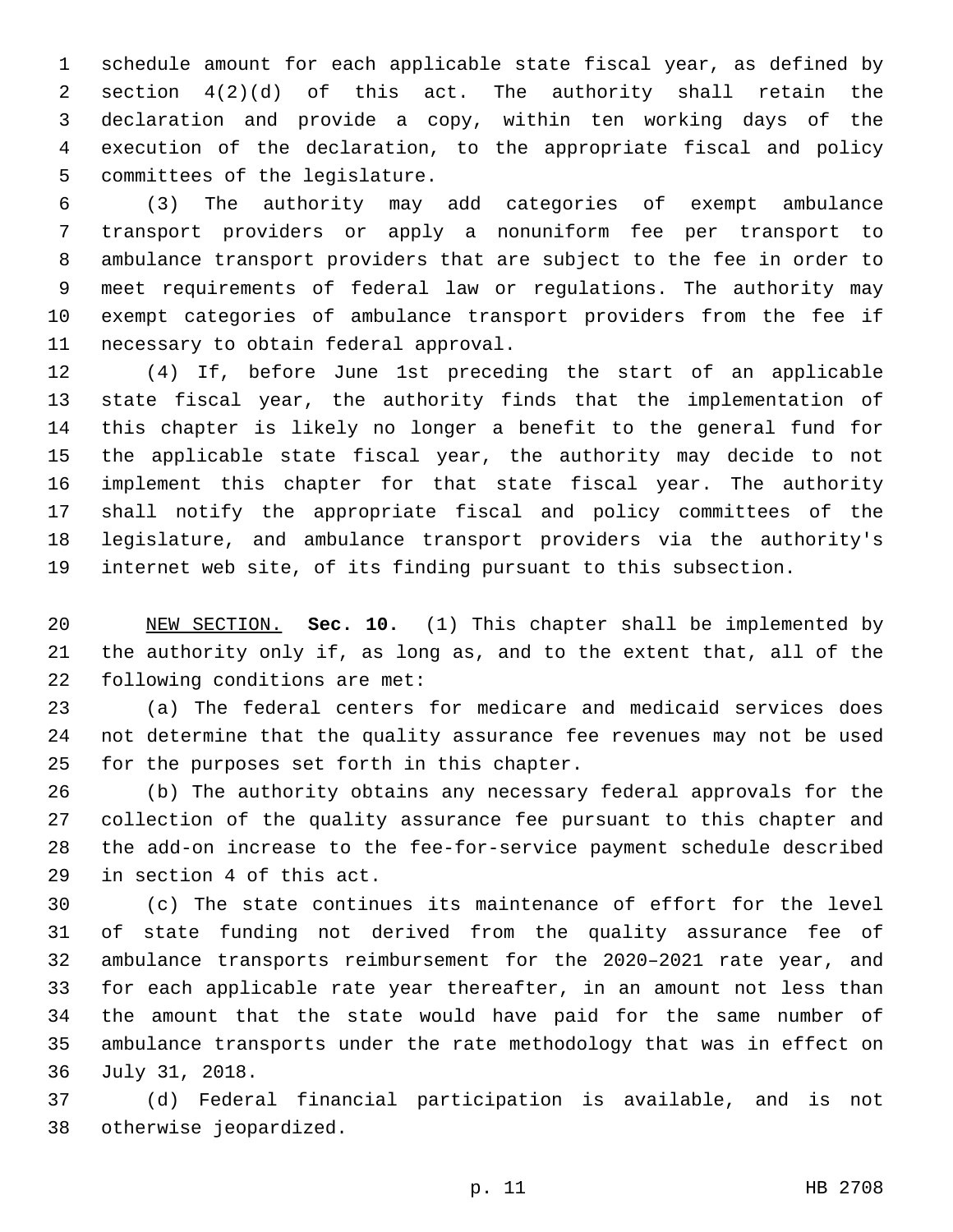(2) This chapter shall cease to be operative on the first day of the state fiscal year beginning on or after the date one or more of 3 the following conditions is satisfied:

 (a) The federal centers for medicare and medicaid services no longer allows the collection or use of the ambulance transport 6 provider assessment provided in this chapter;

 (b) The increase to the medicaid payments described in section 6 8 of this act no longer remains in effect;

 (c) The quality assurance fee assessed and collected pursuant to this chapter is no longer available for the purposes specified in 11 this chapter;

 (d) The authority determines that a change in federal law or federal medicaid policy results or is likely to result in a reduction of associated federal financial participation for the state medicaid program such that the authority determines the continued implementation of this chapter is no longer a benefit to the general 17 fund;

 (e) A final judicial determination made by any state or federal court that is not appealed, or by a court of appellate jurisdiction that is not further appealed, in any action by any party, or a final determination by the administrator of the federal centers for medicare and medicaid services that is not appealed, that federal financial participation is not available with respect to any payment 24 made under the methodology implemented pursuant to this chapter;

 (f) The state does not continue its maintenance of effort for the level of state funding of ambulance transports reimbursement for the 2020–2021 state fiscal year, or for any subsequent state fiscal year, in an amount not less than the amount that the state would have paid for the same number of ambulance transports under the rate 30 methodology in effect on July 31, 2018.

 (3) In the event one or more of the conditions listed in subsection (2) of this section is satisfied, the authority shall notify, in writing and as soon as practicable, the secretary of state, the secretary of the senate, the chief clerk of the house of representatives, the appropriate fiscal and policy committees of the legislature, and the code reviser's office of the condition and the approximate date or dates that it occurred. The authority shall post 38 the notice on the authority's internet web site.

 (4)(a) Notwithstanding any other law, in the event this chapter becomes inoperative pursuant to subsection (2) of this section, the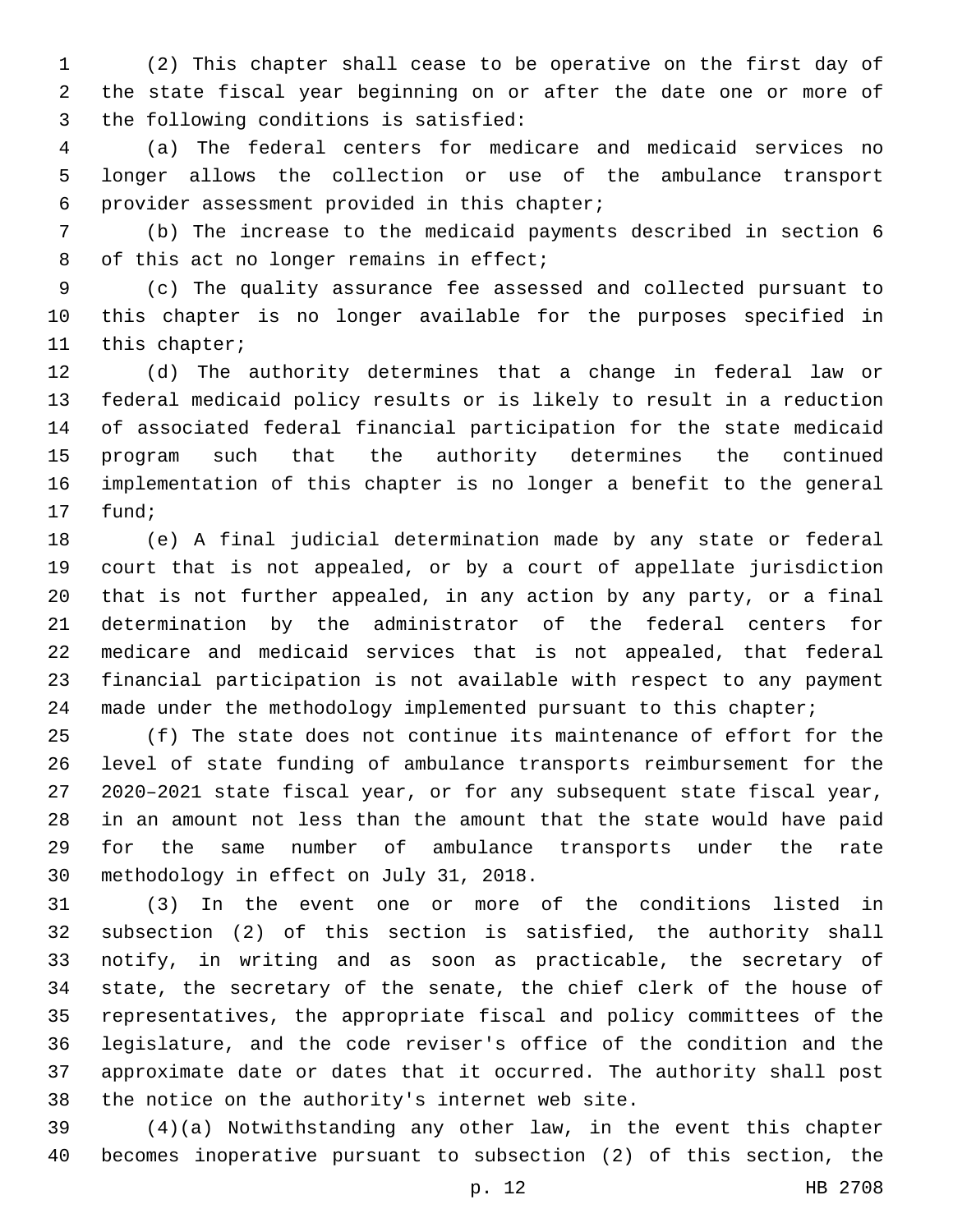authority shall be authorized to conduct all appropriate close-out activities and implement applicable provisions of this chapter for prior state fiscal years during which this chapter was operative including, but not limited to, the collection of outstanding quality assurance fees pursuant to section 4 of this act and payments associated with any add-on increase to the medicaid fee-for-service payment schedule pursuant to section 6 of this act. In implementing these close-out activities, the authority shall ensure that the actual or projected available fee amount for each applicable state fiscal year remains approximately equal to the aggregate fee schedule amount for the state fiscal year, as defined by section 4(2)(d) of this act. During this close-out period, the full amount of the quality assurance fee assessed and collected remains available only 14 for the purposes specified in this chapter.

 (b) Upon a determination by the authority that all appropriate close-out and implementation activities pursuant to (a) of this subsection have been completed, the authority shall notify, in writing, the secretary of state, the secretary of the senate, the chief clerk of the house of representatives, the appropriate fiscal and policy committees of the legislature, and the code reviser's office of that determination. This chapter shall expire as of the effective date of the notification issued by the authority pursuant 23 to this subsection.

 **Sec. 11.** RCW 43.84.092 and 2017 3rd sp.s. c 25 s 50, 2017 3rd sp.s. c 12 s 12, and 2017 c 290 s 8 are each reenacted and amended to 26 read as follows:

 (1) All earnings of investments of surplus balances in the state treasury shall be deposited to the treasury income account, which account is hereby established in the state treasury.

 (2) The treasury income account shall be utilized to pay or receive funds associated with federal programs as required by the federal cash management improvement act of 1990. The treasury income account is subject in all respects to chapter 43.88 RCW, but no appropriation is required for refunds or allocations of interest earnings required by the cash management improvement act. Refunds of interest to the federal treasury required under the cash management improvement act fall under RCW 43.88.180 and shall not require appropriation. The office of financial management shall determine the amounts due to or from the federal government pursuant to the cash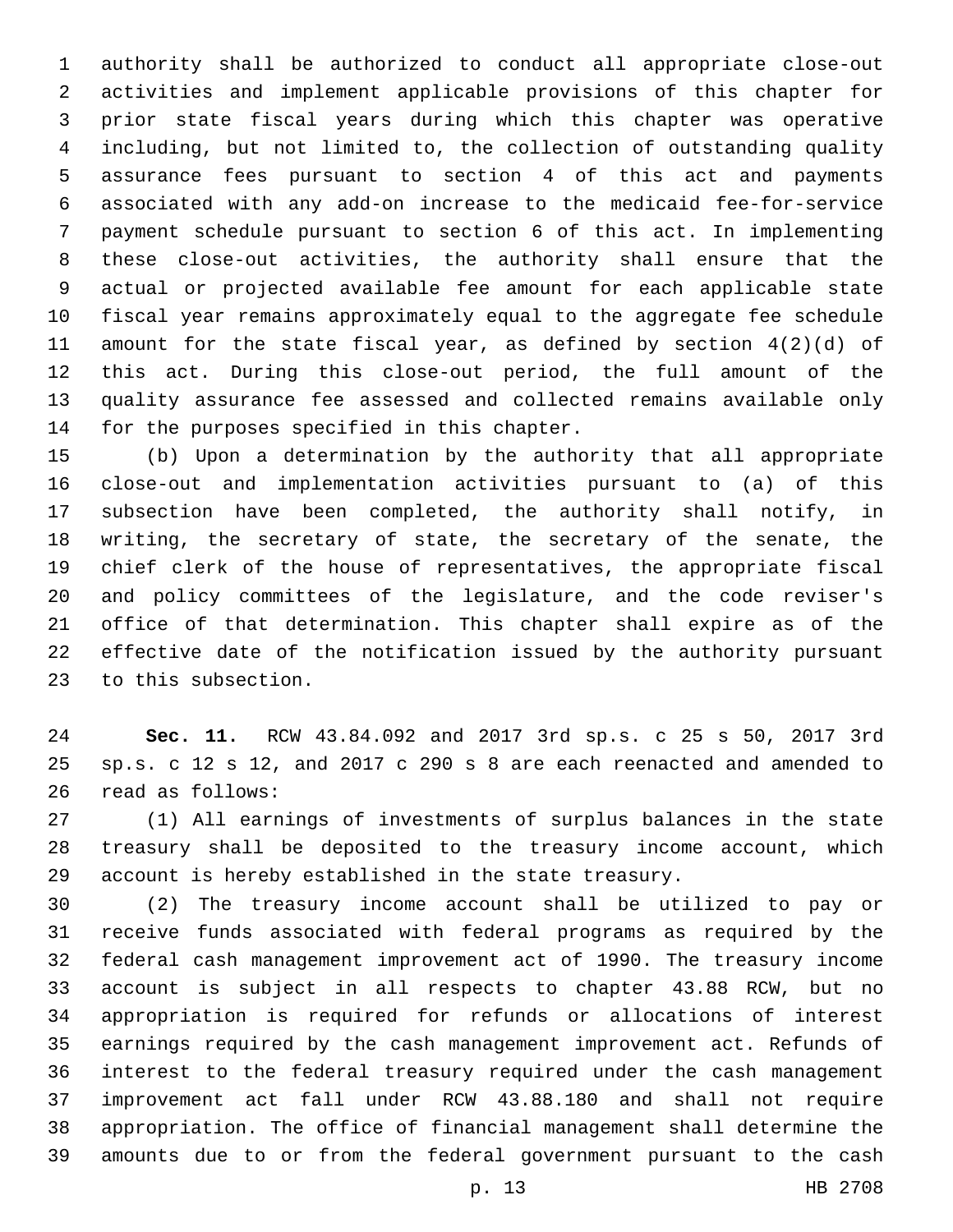management improvement act. The office of financial management may direct transfers of funds between accounts as deemed necessary to implement the provisions of the cash management improvement act, and this subsection. Refunds or allocations shall occur prior to the distributions of earnings set forth in subsection (4) of this 6 section.

 (3) Except for the provisions of RCW 43.84.160, the treasury income account may be utilized for the payment of purchased banking services on behalf of treasury funds including, but not limited to, depository, safekeeping, and disbursement functions for the state treasury and affected state agencies. The treasury income account is subject in all respects to chapter 43.88 RCW, but no appropriation is required for payments to financial institutions. Payments shall occur prior to distribution of earnings set forth in subsection (4) of this 15 section.

 (4) Monthly, the state treasurer shall distribute the earnings credited to the treasury income account. The state treasurer shall credit the general fund with all the earnings credited to the 19 treasury income account except:

 (a) The following accounts and funds shall receive their proportionate share of earnings based upon each account's and fund's average daily balance for the period: The aeronautics account, the aircraft search and rescue account, the Alaskan Way viaduct 24 replacement project account, the ambulance transport fund, the brownfield redevelopment trust fund account, the budget stabilization account, the capital vessel replacement account, the capitol building construction account, the Cedar River channel construction and operation account, the Central Washington University capital projects account, the charitable, educational, penal and reformatory institutions account, the Chehalis basin account, the cleanup settlement account, the Columbia river basin water supply development account, the Columbia river basin taxable bond water supply development account, the Columbia river basin water supply revenue recovery account, the common school construction fund, the community forest trust account, the connecting Washington account, the county arterial preservation account, the county criminal justice assistance account, the deferred compensation administrative account, the deferred compensation principal account, the department of licensing services account, the department of retirement systems expense account, the developmental disabilities community trust account, the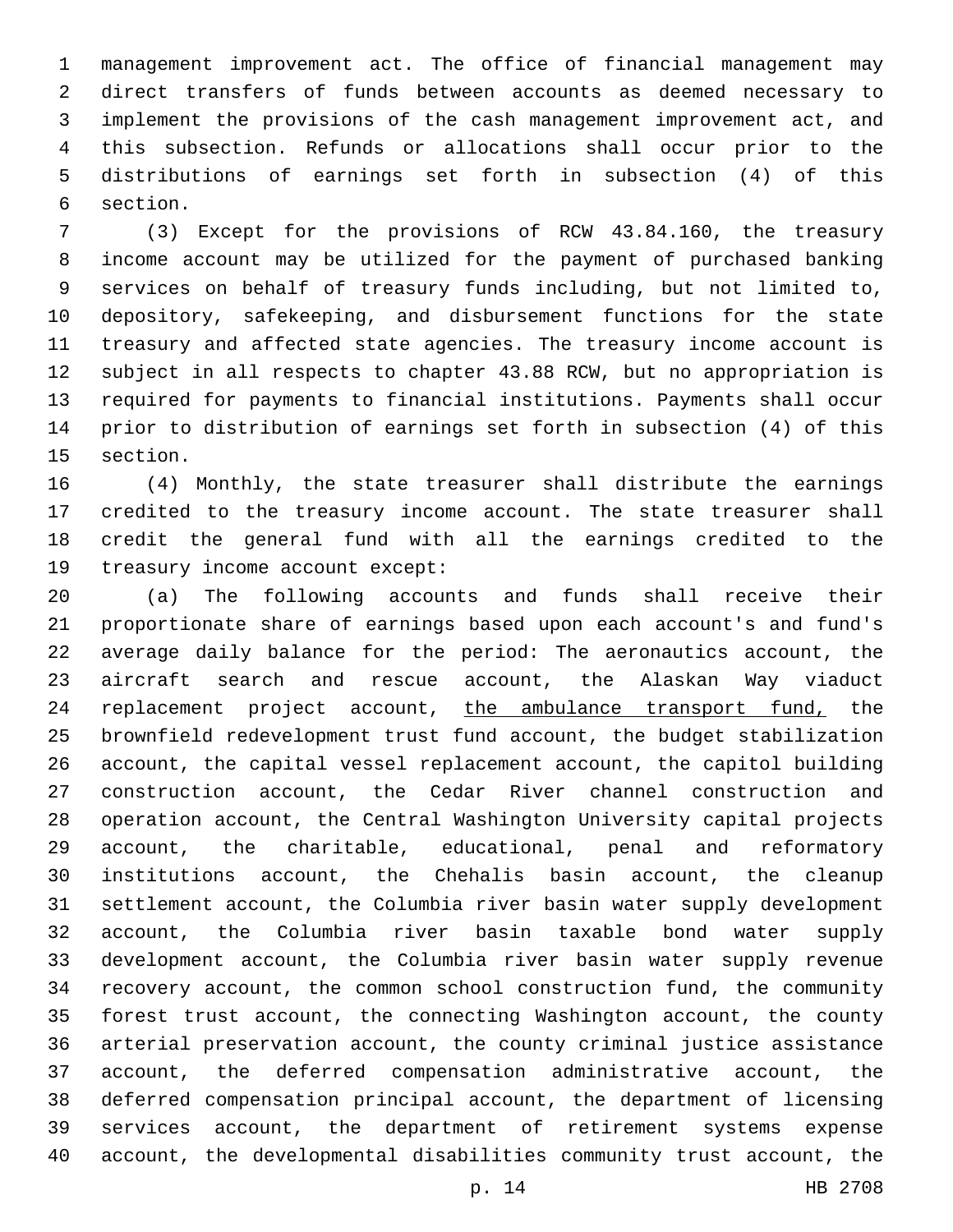diesel idle reduction account, the drinking water assistance account, the drinking water assistance administrative account, the early learning facilities development account, the early learning facilities revolving account, the Eastern Washington University capital projects account, the Interstate 405 express toll lanes operations account, the education construction fund, the education legacy trust account, the election account, the electric vehicle charging infrastructure account, the energy freedom account, the energy recovery act account, the essential rail assistance account, The Evergreen State College capital projects account, the federal forest revolving account, the ferry bond retirement fund, the freight mobility investment account, the freight mobility multimodal account, the grade crossing protective fund, the public health services 14 account, ((the high capacity transportation account,)) the state higher education construction account, the higher education construction account, the highway bond retirement fund, the highway infrastructure account, the highway safety fund, the high occupancy toll lanes operations account, the hospital safety net assessment fund, the industrial insurance premium refund account, the judges' retirement account, the judicial retirement administrative account, the judicial retirement principal account, the local leasehold excise tax account, the local real estate excise tax account, the local sales and use tax account, the marine resources stewardship trust account, the medical aid account, the mobile home park relocation fund, the money-purchase retirement savings administrative account, the money-purchase retirement savings principal account, the motor vehicle fund, the motorcycle safety education account, the multimodal transportation account, the multiuse roadway safety account, the municipal criminal justice assistance account, the natural resources deposit account, the oyster reserve land account, the pension funding stabilization account, the perpetual surveillance and maintenance account, the pollution liability insurance agency underground storage tank revolving account, the public employees' retirement system plan 1 account, the public employees' retirement system combined plan 2 and plan 3 account, the public facilities construction loan revolving account beginning July 1, 2004, the public health supplemental account, the public works assistance account, the Puget Sound capital construction account, the Puget Sound ferry operations account, the Puget Sound taxpayer accountability account, the real estate appraiser commission account, the recreational vehicle account, the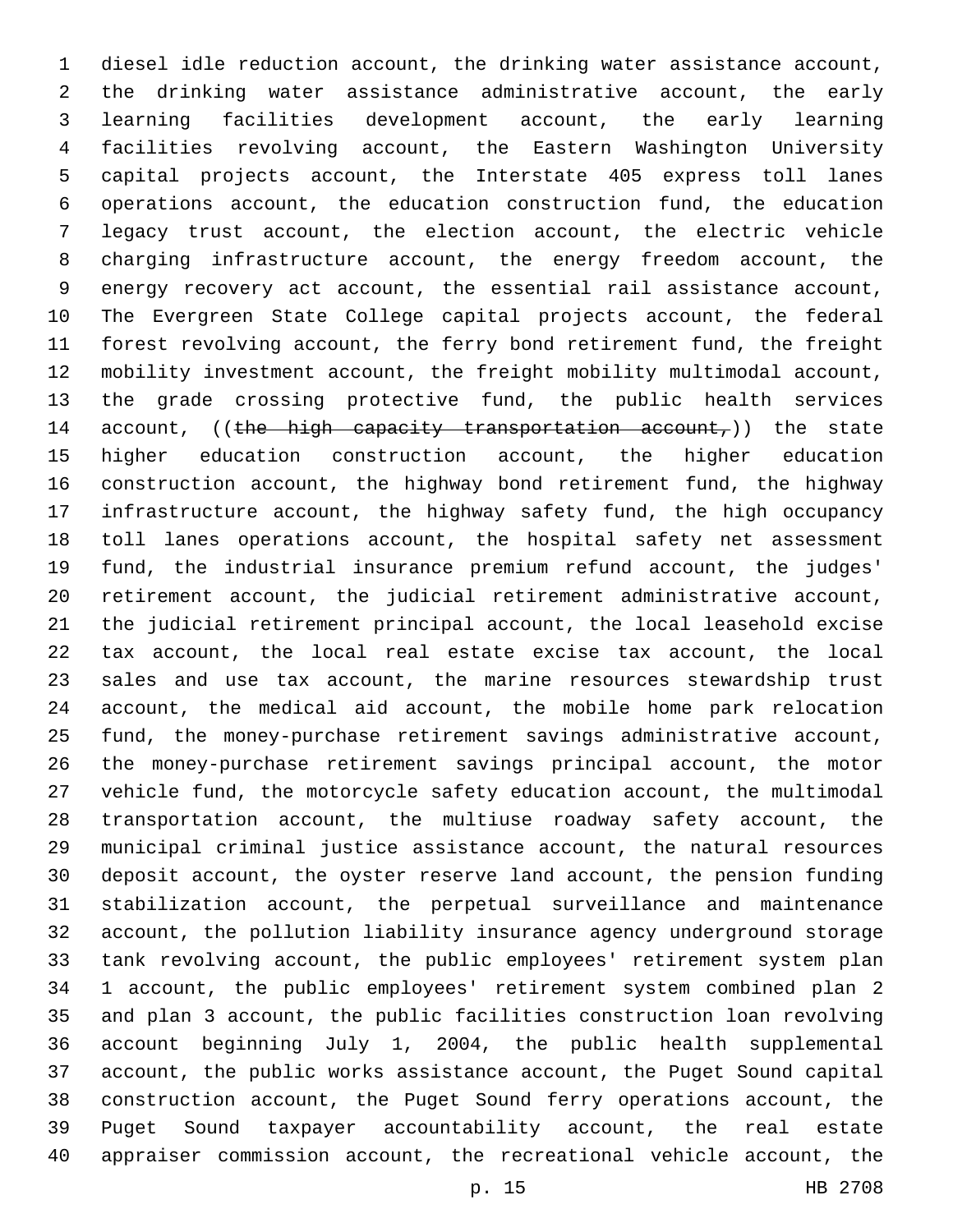regional mobility grant program account, the resource management cost account, the rural arterial trust account, the rural mobility grant program account, the rural Washington loan fund, the sexual assault prevention and response account, the site closure account, the skilled nursing facility safety net trust fund, the small city pavement and sidewalk account, the special category C account, the special wildlife account, the state employees' insurance account, the state employees' insurance reserve account, the state investment board expense account, the state investment board commingled trust fund accounts, the state patrol highway account, the state route number 520 civil penalties account, the state route number 520 corridor account, the state wildlife account, the supplemental pension account, the Tacoma Narrows toll bridge account, the teachers' retirement system plan 1 account, the teachers' retirement system combined plan 2 and plan 3 account, the tobacco prevention and control account, the tobacco settlement account, the toll facility bond retirement account, the transportation 2003 account (nickel account), the transportation equipment fund, the transportation future funding program account, the transportation improvement account, the transportation improvement board bond retirement account, the transportation infrastructure account, the transportation partnership account, the traumatic brain injury account, the tuition recovery trust fund, the University of Washington bond retirement fund, the University of Washington building account, the volunteer firefighters' and reserve officers' relief and pension principal fund, the volunteer firefighters' and reserve officers' administrative fund, the Washington judicial retirement system account, the Washington law enforcement officers' and firefighters' system plan 1 retirement account, the Washington law enforcement officers' and firefighters' system plan 2 retirement account, the Washington public safety employees' plan 2 retirement account, the Washington school employees' retirement system combined plan 2 and 3 account, the Washington state health insurance pool account, the Washington state patrol retirement account, the Washington State University building account, the Washington State University bond retirement fund, the water pollution control revolving administration account, the water pollution control revolving fund, the Western Washington University capital projects account, the Yakima integrated plan implementation account, the Yakima integrated plan implementation revenue recovery account, and